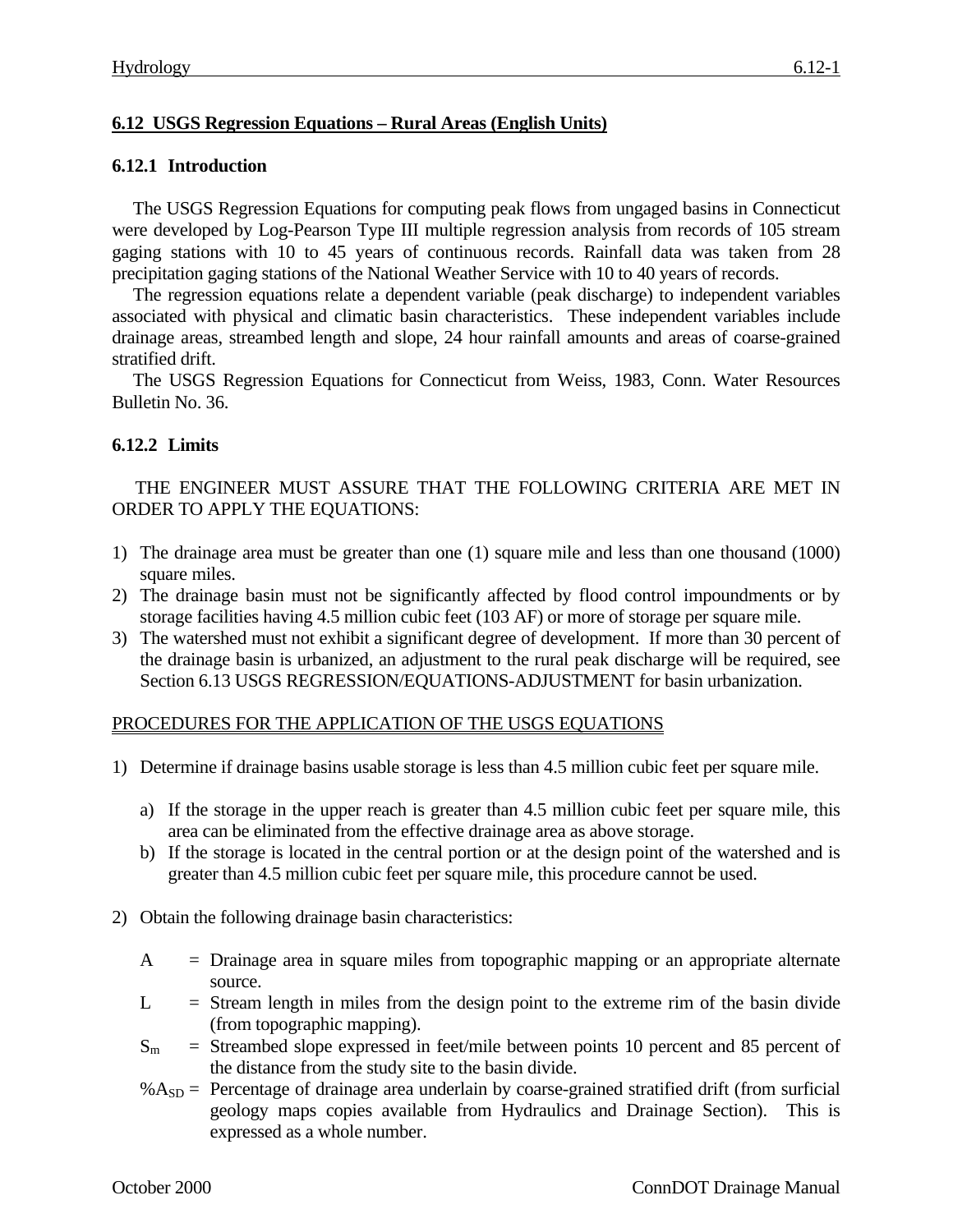- $I_X$  = 24-hour rainfall, in inches. (See Figures 6.2 6.6)
- 3) Apply the appropriate equation for the desired return frequency (See Table 6.6.)
- 4) Check degree of development in the watershed and adjust for urbanization, if required (Section 6.13).

# **6.12.3 Calibration**

The results obtained from the application of USGS regression equations can be calibrated to stream gage information when the ungaged stream has watershed characteristics (drainage area, length, slope, coarse-grained stratified drift, urbanization, etc.) which are similar to a gaged watershed. A step by step calibration procedure is outlined below.

- 1. Compute the frequency-discharges at the site of interest using the USGS regression equations (Section 6.12).
- 2. Check USGS gage records to determine if a gaged watershed has similar characteristics (drainage area, length, slope, etc.) to the ungaged watershed. Table 3 of the publication entitled "Evaluation and Design of a Streamflow-Data Network for Connecticut" by L.A. Weiss, 1983 (see reference list), provides a listing of the basin characteristics for the gages used in the development of the regression equations. However, since considerable time has elapsed since the completion of the regression study, the USGS must be consulted regarding the most current streamflow information. If homogeneity of the watersheds is determined, obtain the necessary streamflow data. If discharge-frequency information has not been developed from the streamflow data, see Section 6.10.
- 3. Compute the frequency-discharges at the gage using the USGS regression equations.
- 4. Compare the computed discharges (Step 3) to the discharges determined from actual gage records (Step2). An adjustment factor for a given storm frequency can be determined as the ratio of the computed discharge (Step 3) to the gage discharge (Step 2).
- 5. Multiply the frequency-discharges for the site (Step 1) by the corresponding adjustment factor as determined in Step 4. The resulting discharges represent the adjusted or calibrated discharges for the site based on a comparative gaged watershed.
- 6. The determination of similarity between watersheds and the use of the unadjusted or adjusted discharges requires considerable judgement of the engineer and should be clearly documented in the hydrologic report.

## **6.12.4 500 Year Flood**

Use Frequency-Discharge Curve using a straight line approximation plotted on Log-Probability paper.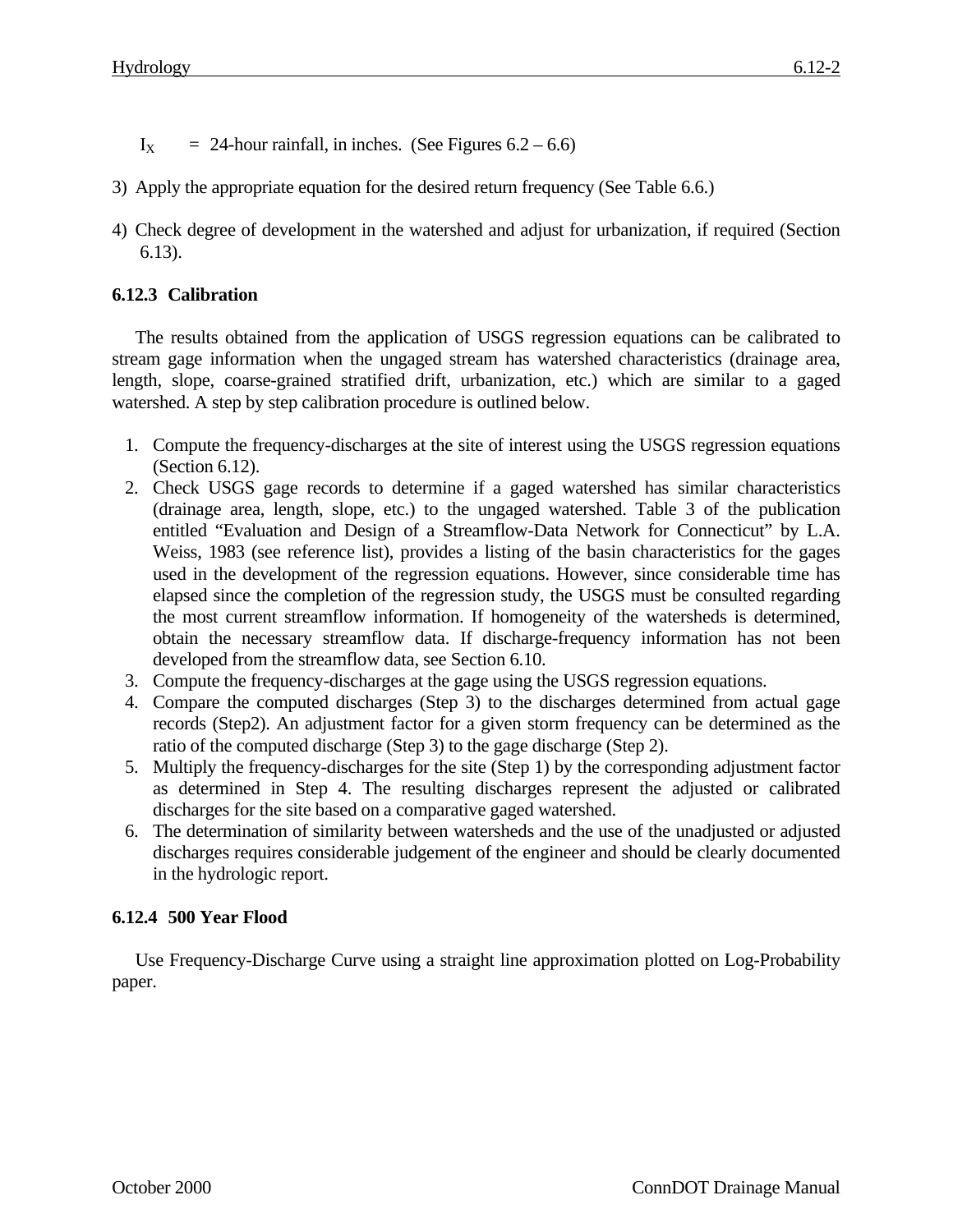Standard Error of Estimate

$$
Q_{2} = \frac{7.6(A)^{0.97} (I_{2})^{2}}{(\frac{L}{\sqrt{S_{m}}})^{0.17} (\% A_{sd} + 1)^{0.2}} +\frac{1}{2} \cdot 36.7\%
$$
\n(6.13)

$$
Q_{10} = \frac{6.6(A)^{1.0} (I_{10})^{1.89}}{(\frac{L}{\sqrt{S_m}})^{0.22} (\% A_{sd} + 1)^{0.19}}
$$
  
+/ - 39.2% (6.14)

$$
Q_{25} = \frac{21.2(A)^{1.0} (I_{25})^{1.21}}{(\frac{L}{\sqrt{S_m}})^{0.23} (\% A_{sd} + 1)^{0.2}} + (-42.2\%) \tag{6.15}
$$

$$
Q_{50} = \frac{23.2(A)^{1.03} (I_{50})^{1.14}}{(\frac{L}{\sqrt{S_m}})^{0.26} (\% A_{sd} + 1)^{0.2}}
$$
  
  $+/- 44.2\%$  (6.16)

$$
Q_{100} = \frac{28.7(A)^{1.04} (I_{100})^{1.08}}{(\frac{L}{\sqrt{S_m}})^{0.27} (96 A_{sd} + 1)^{0.22}} + (-46.8\%) \tag{6.17}
$$

# **Table 6-6 USGS Regression Equations For Connecticut**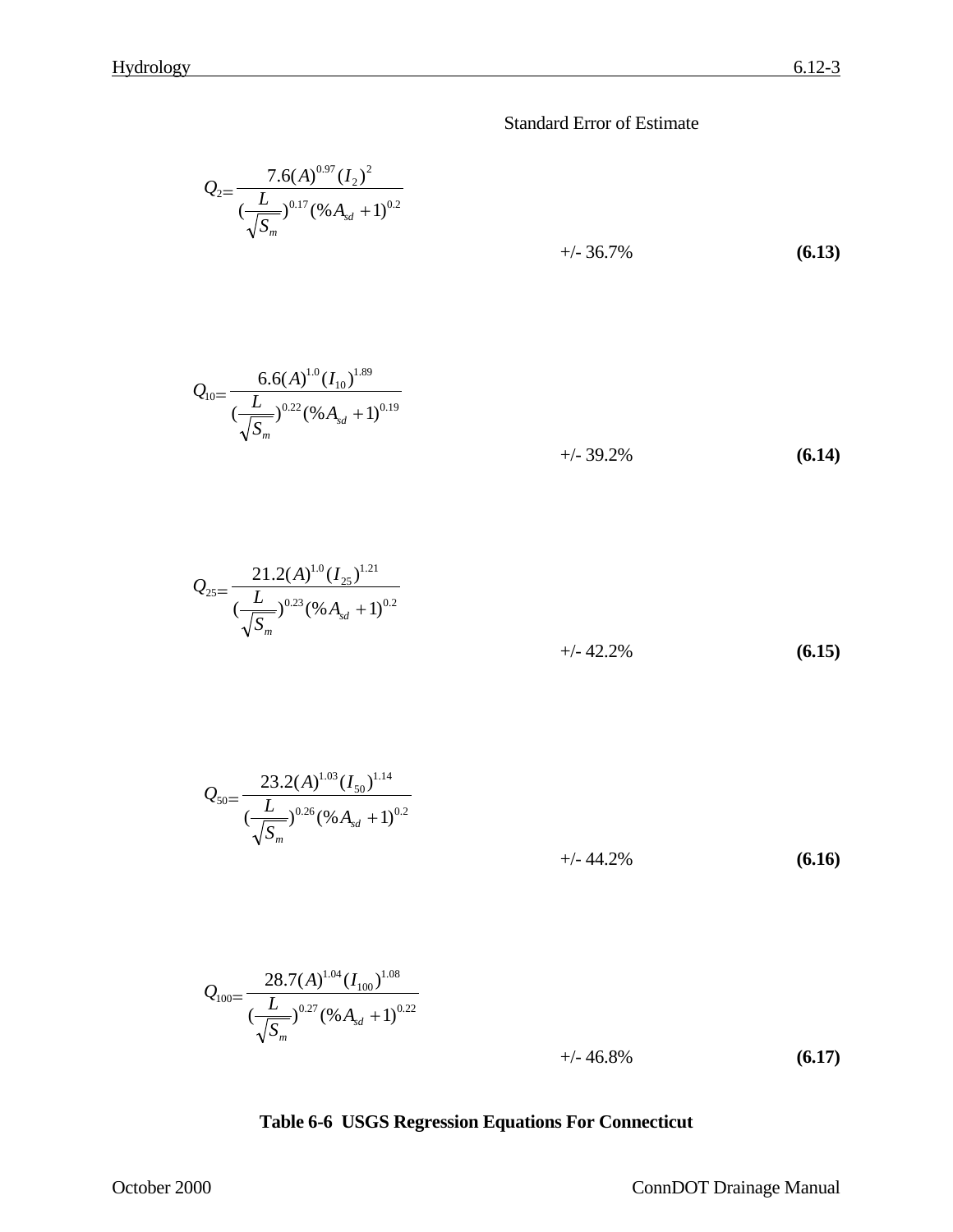

**Figure 6-2**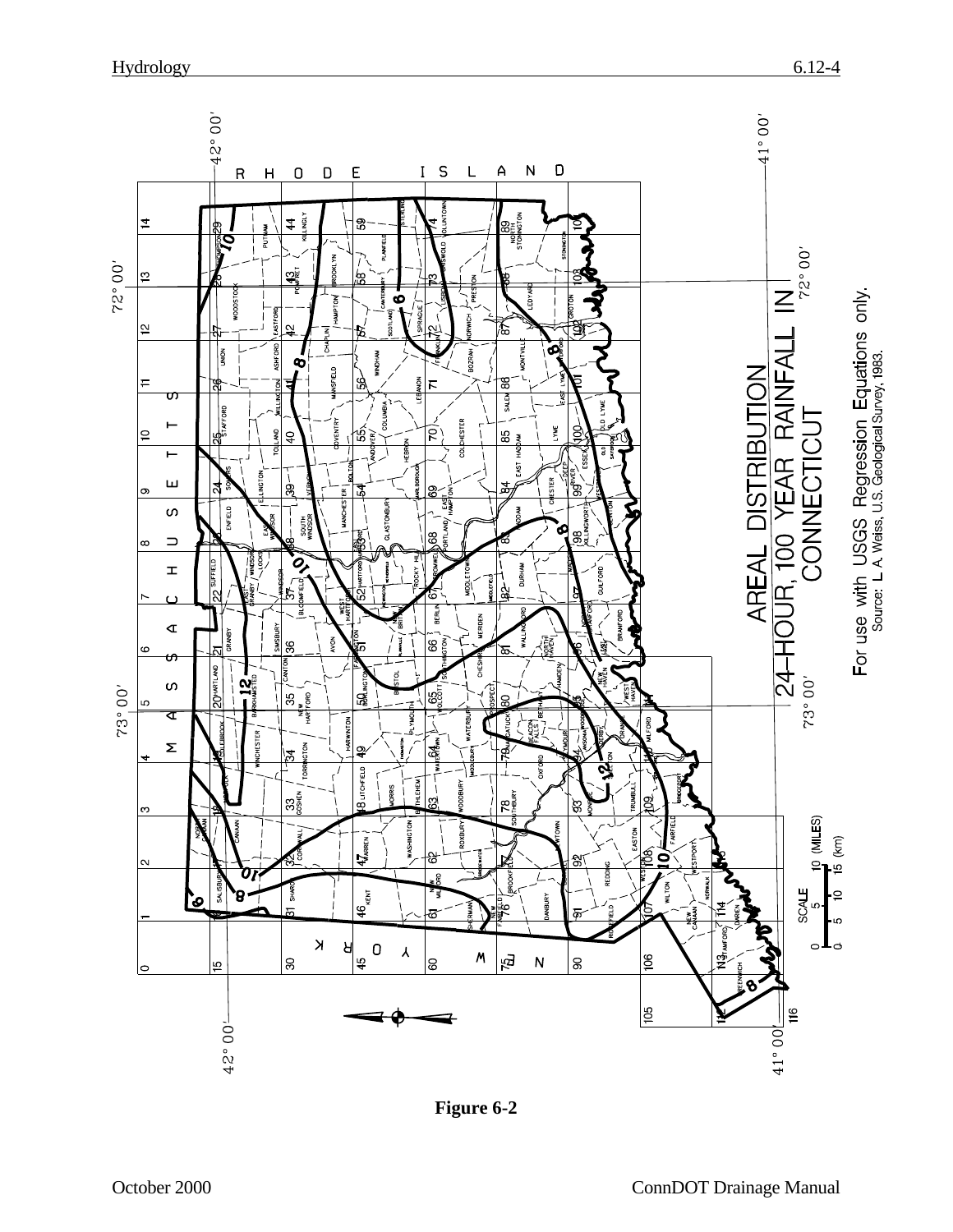

**Figure 6-3**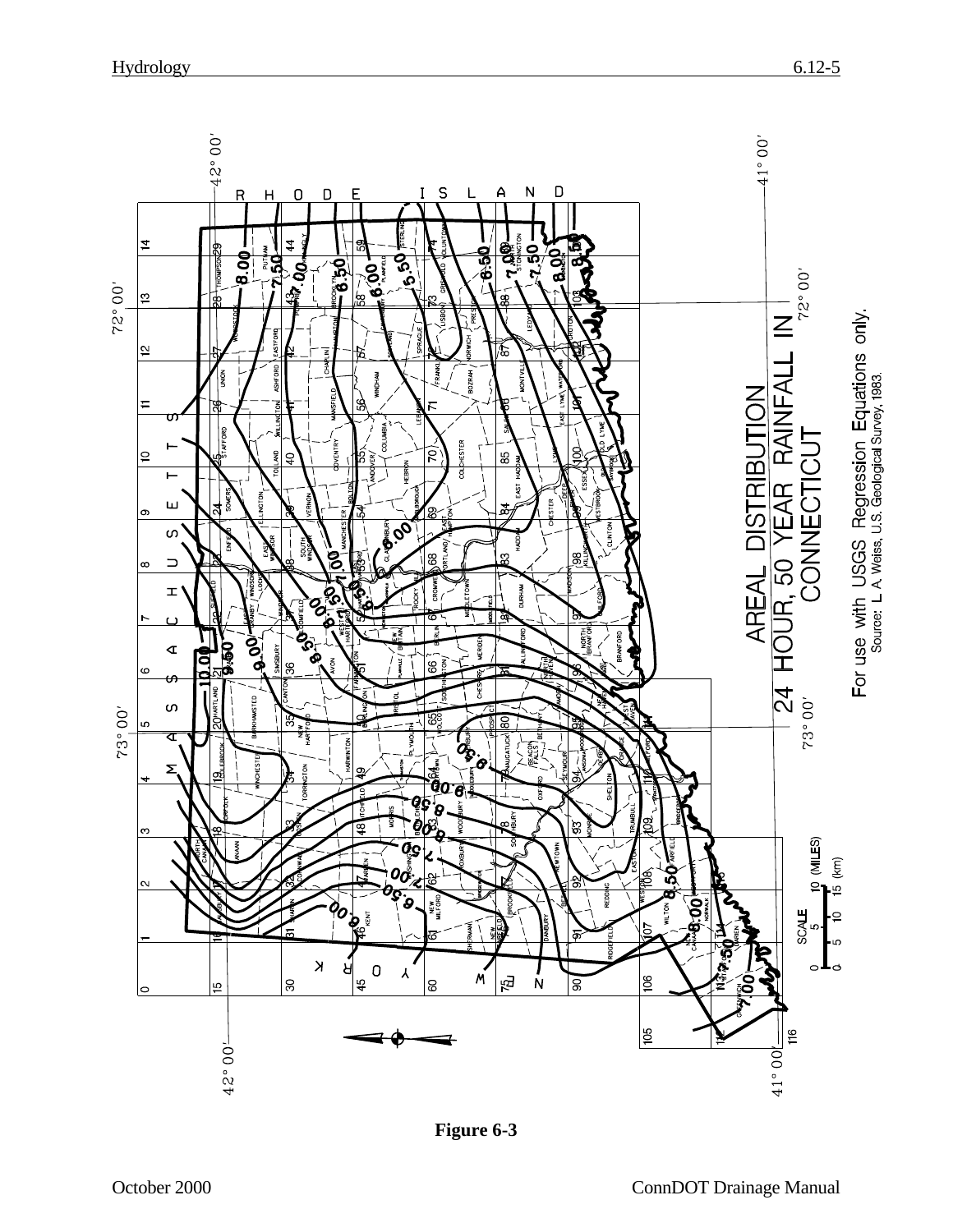

**Figure 6-4**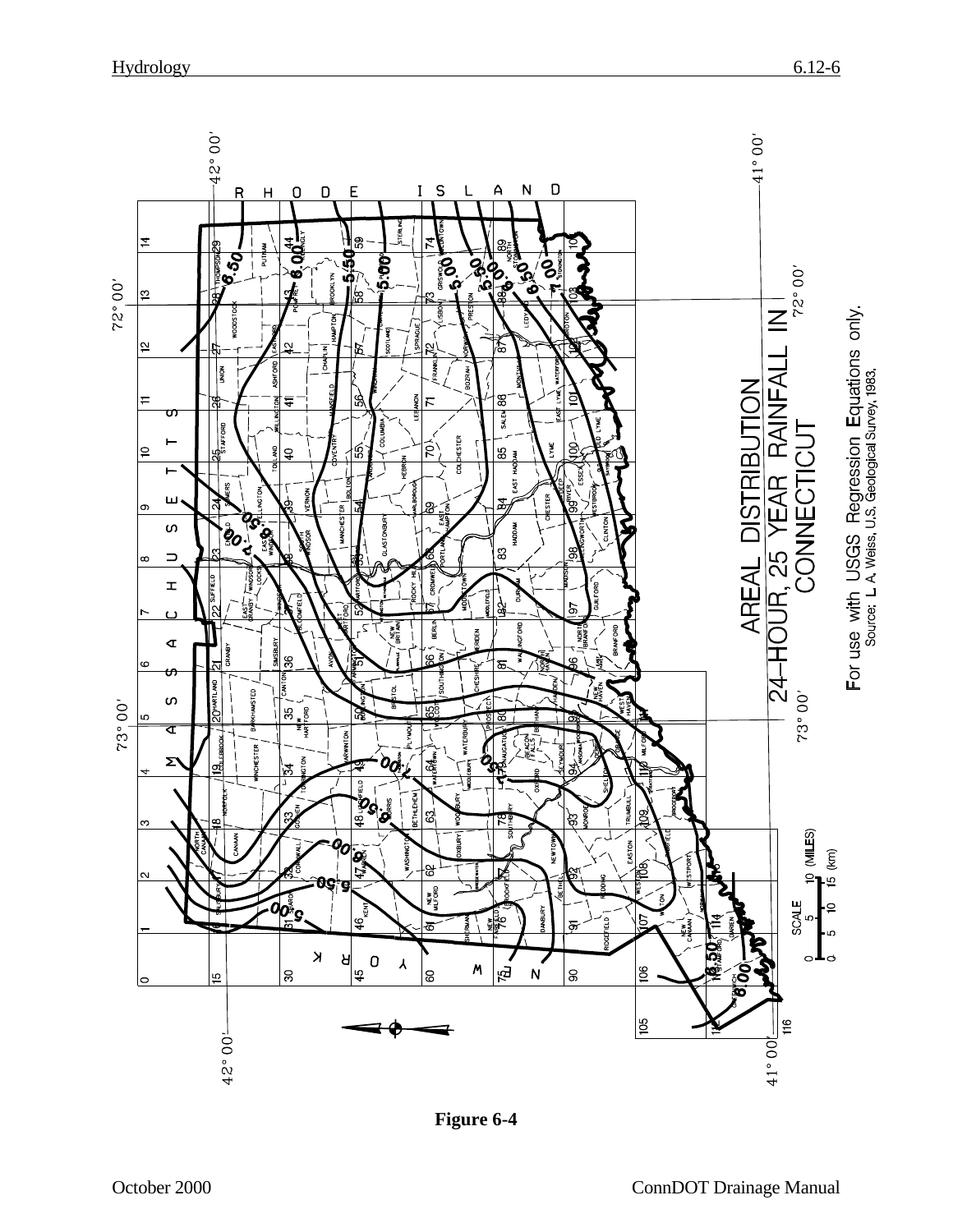

**Figure 6-5**